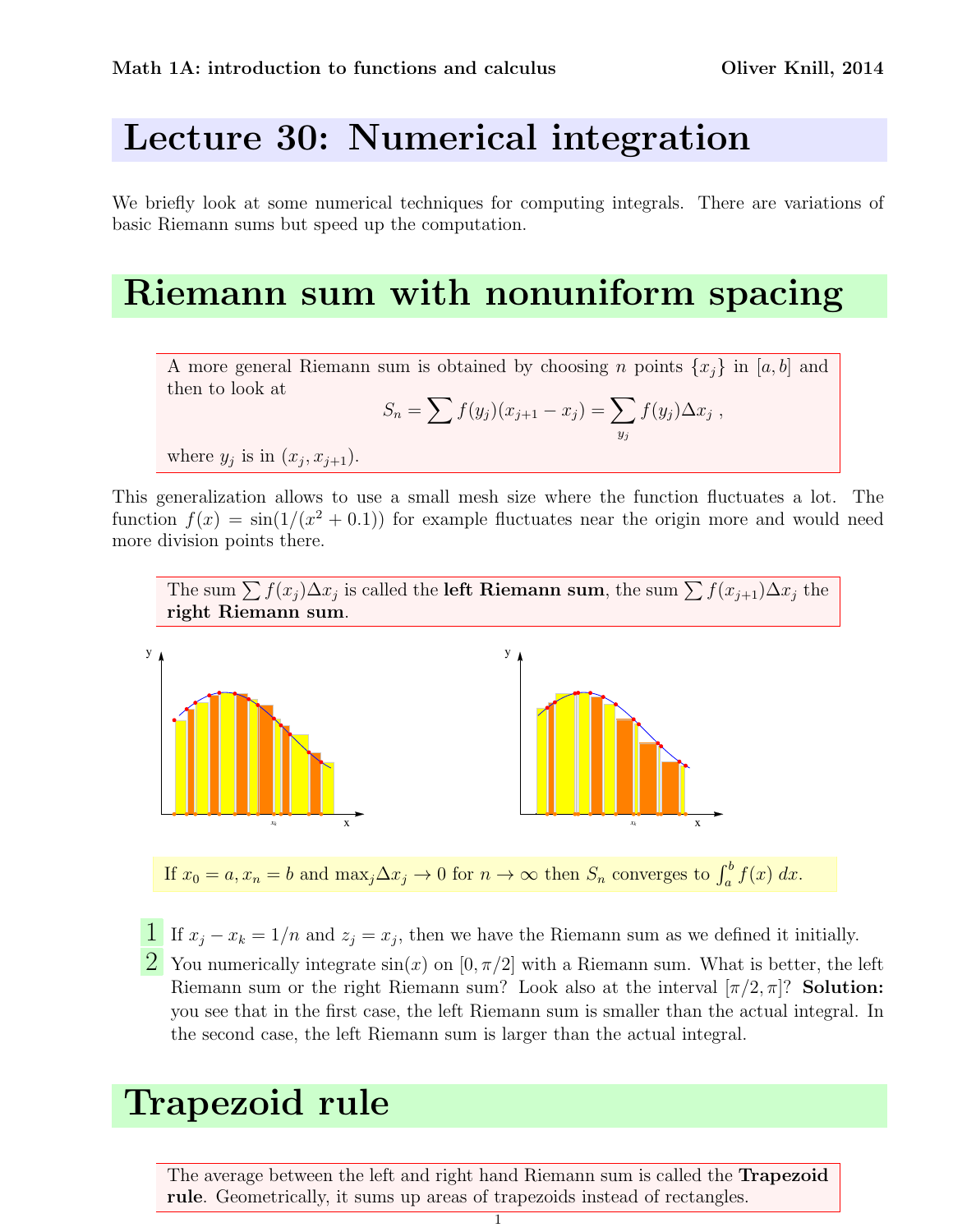

The Trapezoid rule does not change things much in the case of equal spacing  $x_k = a + (b - a)k/n$ .

$$
\frac{1}{2n}[f(x_0) + f(x_n)] + \frac{1}{n}\sum_{k=1}^{n-1} f(x_k).
$$

#### Simpson rule

The Simpson rule computes the sum

$$
S_n = \frac{1}{6n} \sum_{k=1}^n [f(x_k) + 4f(y_k) + f(x_{k+1})],
$$

where  $y_k$  are the midpoints between  $x_k$  and  $x_{k+1}$ .

The Simpson rule is good because it is exact for quadratic functions: for  $f(x) = ax^2 + bx + c$ , the formula

$$
\frac{1}{v-u}\int_u^v f(x) \, dx = [f(u) + 4f((u+v)/2) + f(v)]/6
$$

holds exactly. To prove it just run the following two lines in Mathematica:  $(==$  means "is equal")

$$
\f[x_{-}] := a x^2 + b x + c;
$$
  
Simplify  $[(f[u] + f[v] + 4f[(u+v)/2])/6 ==$ Integrate  $[f[x], \{x, u, v\}]/(v-u)]$ 

This actually will imply (as you will see in Math 1b) that the numerical integration for functions which are 4 times differentiable gives numerical results which are  $n^{-4}$  close to the actual integral. For 100 division points, this can give accuracy to  $10^{-8}$  already.

There are other variants which are a bit better but need more function values. If  $x_k, y_k, z_k, x_{k+1}$ are equally spaced, then

The Simpson 3/8 rule computes

$$
\frac{1}{8n} \sum_{k=1}^{n} [f(x_k) + 3f(y_k) + 3f(z_k) + f(x_{k+1})].
$$

This formula is again exact for quadratic functions: for  $f(x) = ax^2 + bx + c$ , the formula

$$
\frac{1}{v-u}\int_u^v f(x) dx = [f(u) + 3f((2u+v)/3) + 3f((u+2v)/3) + f(v)]/6
$$

holds. If you are interested, run the two Mathematica lines:

 $\overline{a}$  $f[x_+] := a x^2 + b x + c$ ; L=Integrate  $[f[x], {x, u, v}] / (v-u)$ ; Simplify  $[(f [u]+f[v]+3f [(2u+v)/3]+3f [(u+2v)/3])/8=-L]$ ✝ ✆

This 3/8 method can be slightly better than the first Simpson rule.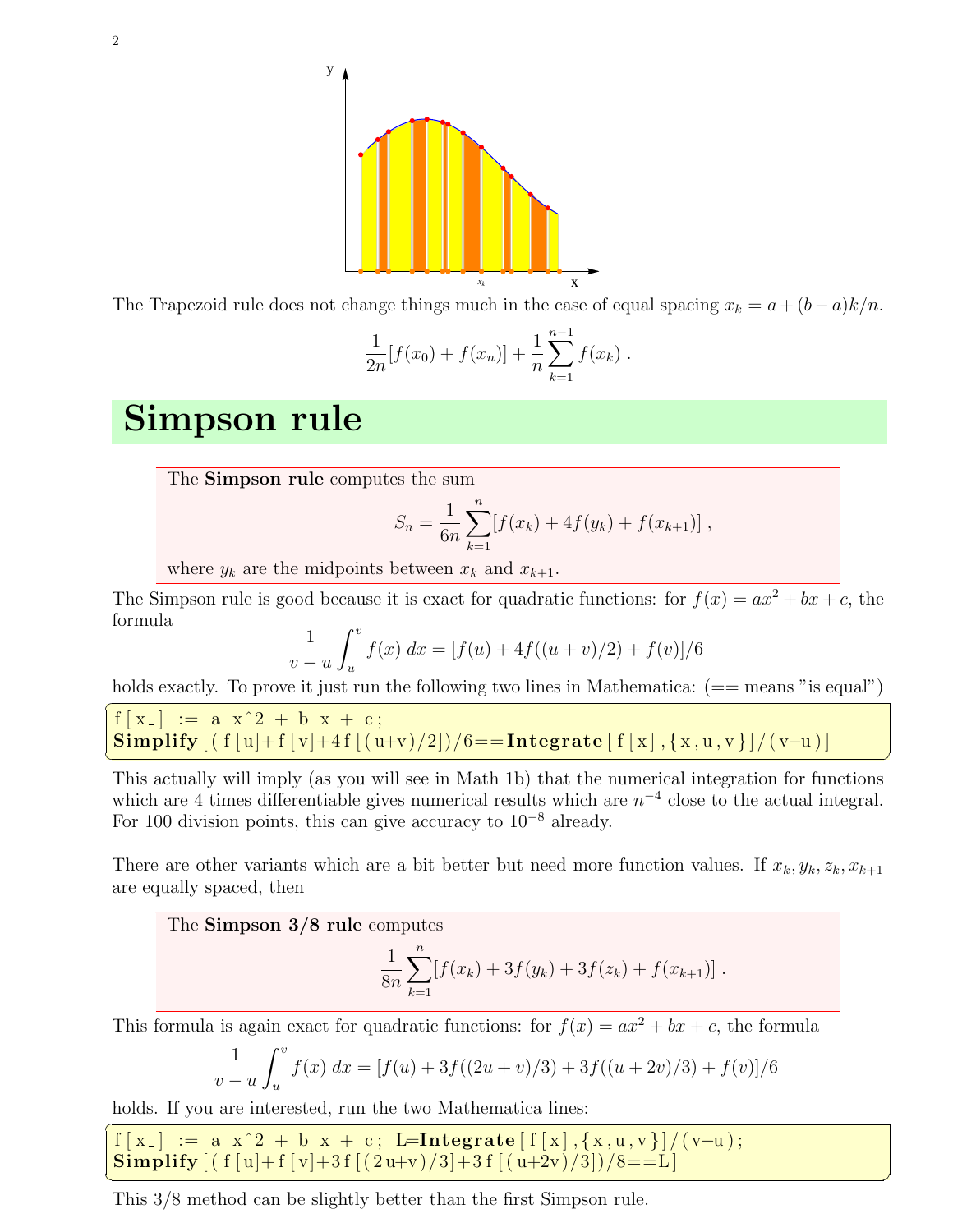#### Mean value method

The mean value theorem shows that for  $x_k = k/n$ , there are points  $y_k \in [x_k, x_{k+1}]$  such that  $f(y_j) = F'(y_j) =$  $f(x_{i+1}) - f(x_i)$  and so 1

 $\frac{1}{n}\sum_{k=1}^{n}f(y_k) = F(x_n) - F(x_0)$ .

This is a version of the fundamental theorem of calculus which is exact in the sense that for every  $n$ , this is a correct formula. Lets call  $y_k$  the **Rolle points**.



The Rolle point is close to the interval midpoint.

For any partition  $x_k$  on [a, b] with  $x_0 = a, x_n = b$ , there is a choice of Rolle points  $y_k \in [x_k, x_{k+1}]$  such that the Riemann sum  $\sum_k f(y_k) \Delta(x)_k$  is equal to  $\int_a^b f(x) dx$ .

For linear functions the Rolle points are the midpoints. In general, the deviation  $g(t)$  from the midpoint is small if the interval is  $[x_0 - t, x_0 + t]$ . One can estimate  $g(t)$  to be of the order  $t^2 \frac{f'''(x_0)}{6f''(x_0)}$  $\frac{f'''(x_0)}{6f''(x_0)}$ . We could modify the trapezoid rule and replace the line through the points by a Taylor polynomial. The Rolle point method is useful for functions which can have poles.

### Monte Carlo Method

A powerful integration method is to chose n random points  $x_k$  in  $[a, b]$  and look at the sum divided by n. Because it uses randomness, it is called Monte Carlo method.

The **Monte Carlo** integral is the limit  $S_n$  to infinity

$$
S_n = \frac{1}{n} \sum_{k=1}^n f(x_k) ,
$$

where  $x_k$  are n random values in  $[a, b]$ .

The law of large numbers in probability shows that the **Monte Carlo integral** is equivalent to the Lebesgue integral which is more powerful than the Riemann integral. Monte Carlo integration is interesting especially if the function is complicated.

3 Lets look at the salt and pepper function

$$
f(x) = \begin{cases} 1 & x \text{ rational} \\ 0 & x \text{ irrational} \end{cases}
$$

The Riemann integral with equal spacing  $k/n$  is equal to 1 for every n. But this is only because we have evaluated the function at rational points, where it is 1.

The Monte Carlo integral gives zero because if we chose a random number in [0, 1] we hit an irrational number with probability 1.